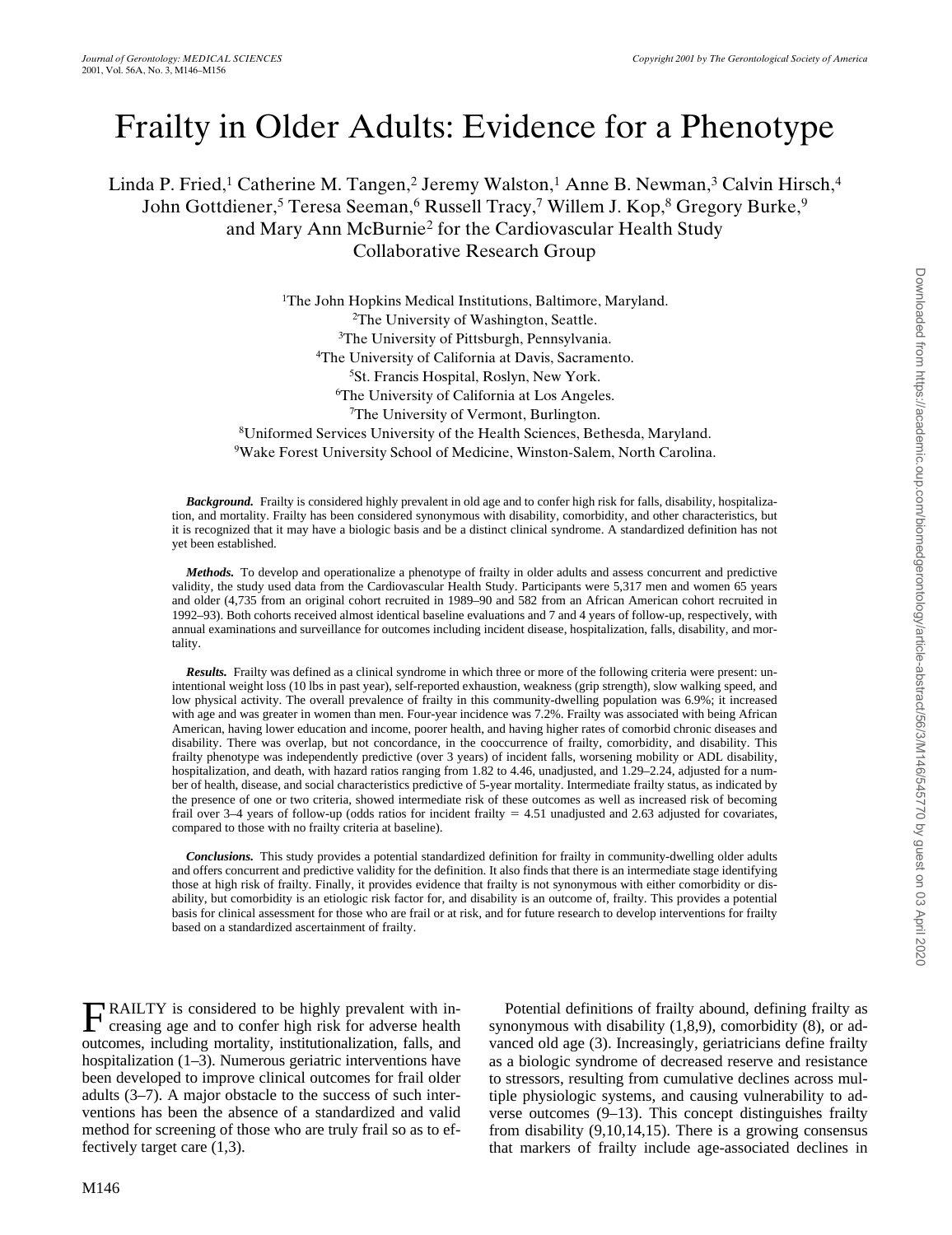lean body mass, strength, endurance, balance, walking performance, and low activity (9,10,14–17), and that multiple components must be present clinically to constitute frailty (9,14). Many of these factors are related (18–31) and can be unified, theoretically, into a cycle of frailty associated with declining energetics and reserve (Figure 1). The core elements of this cycle are those commonly identified as clinical signs and symptoms of frailty (9,10,14–16). Frailty likely also involves declines in physiologic complexity or reserve in other systems, leading to loss of homeostatic capability to withstand stressors and resulting vulnerabilities  $(2,9,11,12)$ .

We hypothesized that the elements identified in Figure 1 are core clinical presentations of frailty, and that a critical mass of phenotypic components in the cycle would, when present, identify the syndrome. We evaluated whether this phenotype identifies a subset at high risk of the adverse health outcomes clinically associated with frailty. To do this, we operationalized a definition of frailty, as suggested by prior research and clinical consensus (Figure 1), and, in a population-based study of older adults, evaluated its prevalence and incidence, cross-sectional correlates, and its validity in terms of predicting the adverse outcomes geriatricians associate with frail older adults.

## **METHODS**

### *Population*

This study employed data from the Cardiovascular Health Study, a prospective, observational study of men and women 65 years and older. The original cohort  $(N = 5201)$  was recruited from four U.S. communities in 1989–90. An additional cohort of 687 African American men and women was recruited in 1992–93 from three of these sites. Participants were recruited from age- and gender-stratified samples of the HCFA Medicare eligibility lists in: Sacramento County, California; Washington County, Maryland; Forsyth County, North Carolina, and Allegheny County (Pittsburgh), Pennsylvania (32,33). Both cohorts received identical baseline evaluations (except that the latter did not receive spirometry or echocardiograms at baseline) and follow-up with annual examinations and semiannual telephone calls and surveillance for outcomes including incident disease, hospitalizations, falls, disability, and mortality.

### *Baseline Evaluation*

Standardized interviews ascertained self-assessed health, demographics, health habits, weight loss, medications used, and self-reported physician diagnosis of cardiovascular events, emphysema, asthma, diabetes, arthritis, renal disease, cancer, and hearing and visual impairment. A version of the Minnesota Leisure Time Activities Questionnaire (34) ascertained physical activities in the prior 2 weeks, plus frequency and duration. Physical function was ascertained by asking about difficulty with 15 tasks of daily life, including mobility, upper extremity, instrumental activities of daily living (IADL) and activities of daily living (ADL) tasks (35). Frequency of falls in the prior 6 months was assessed by self-report. The modified 10-item Center for Epidemiological Studies–Depression scale [CES–D; (36)] ascertained depressive symptoms.

Cardiovascular diseases [myocardial infarction (MI), congestive heart failure (CHF), angina, peripheral vascular disease, and stroke] were validated by ascertaining medications used and through standardized examinations: electrocardiogram, echocardiogram, and posterior tibial–brachial artery systolic (ankle–arm) blood pressure ratio (32,37,38). These data and medical records were then reviewed by clinicians for consensus-based adjudication of the presence of these diseases, based on standardized algorithms (37).

Additional examinations ascertained weight; blood pressure; carotid ultrasound measuring maximal stenosis of the internal and common carotid arteries (39); phlebotomy, under fasting conditions, with blood analyzed by the Laboratory for Clinical Biochemistry Research (University of Vermont) for fasting glucose, serum albumin, creatinine,



Figure 1. Cycle of frailty hypothesized as consistent with demonstrated pairwise associations and clinical signs and symptoms of frailty. Reproduced with permission from (14).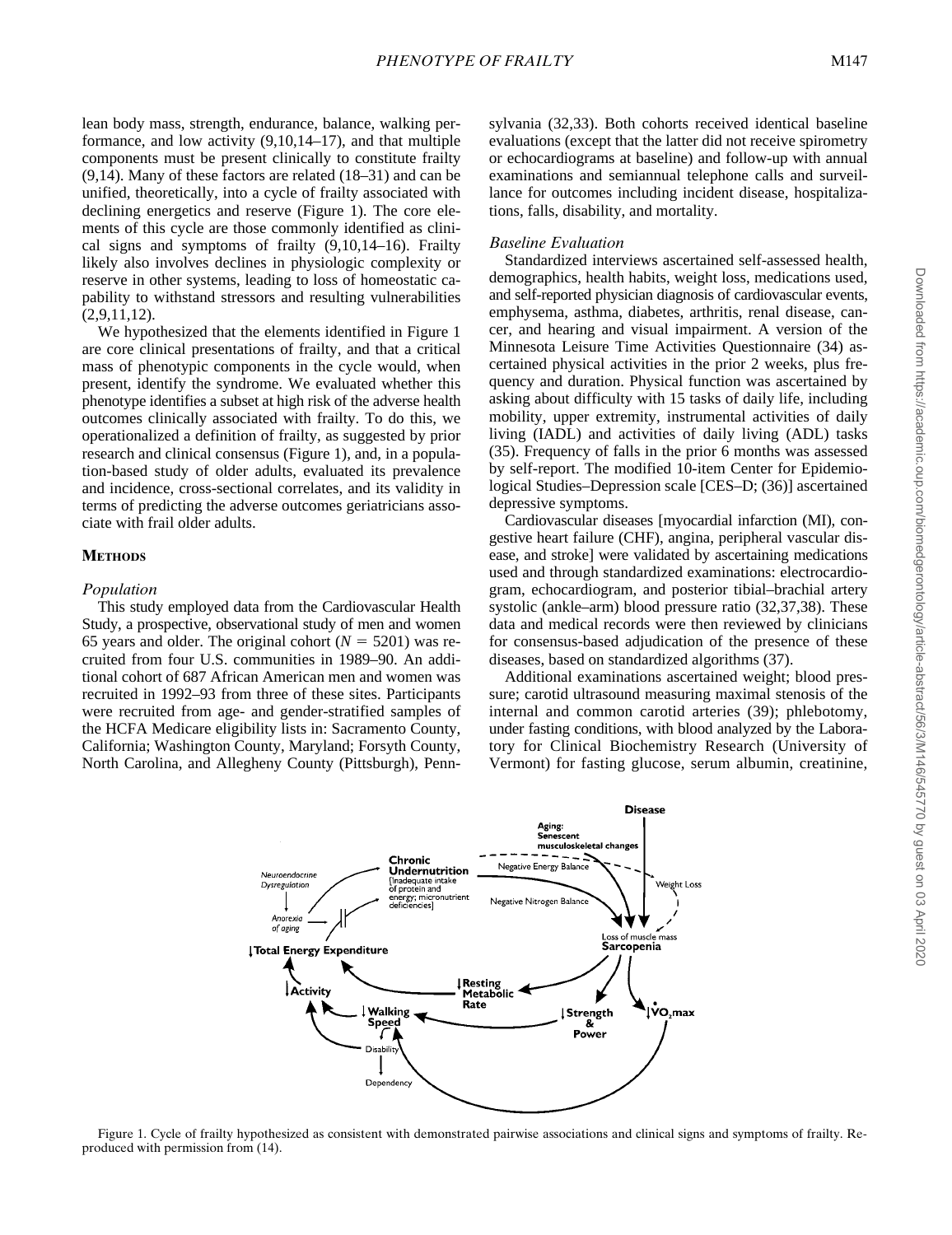| A. Characteristics of Frailty                                                    | B. Cardiovascular Health Study Measure*                                                        |
|----------------------------------------------------------------------------------|------------------------------------------------------------------------------------------------|
| Shrinking: Weight loss<br>(unintentional)<br>Sarcopenia (loss<br>of muscle mass) | Baseline: $>10$ lbs lost unintentionally in<br>prior year                                      |
| Weakness                                                                         | Grip strength: lowest 20% (by gender, body<br>mass index)                                      |
| Poor endurance; Exhaustion                                                       | "Exhaustion" (self-report)                                                                     |
| Slowness                                                                         | Walking time/15 feet: slowest 20% (by<br>gender, height)                                       |
| Low activity                                                                     | Kcals/week: lowest 20%<br>males: $\leq$ 383 Kcals/week<br>$f$ emales: $\langle 270$ Kcals/week |
|                                                                                  | C. Presence of Frailty                                                                         |
|                                                                                  | Positive for frailty phenotype: $\geq$ 3 criteria<br>present                                   |
|                                                                                  | Intermediate or prefrail: 1 or 2 criteria<br>present                                           |

Table 1. Operationalizing a Phenotype of Frailty

and fibrinogen (32). Fasting plasma lipid analyses were performed, and low-density lipoprotein cholesterol was calculated (32). Cognitive function was assessed with the Mini-Mental State Examination (40) and the Digit Symbol Substitution test (41). Standardized performance-based measures of physical function included time (seconds) to walk 15 feet at usual pace and maximal grip strength (kilograms) in the dominant hand (3 measures averaged), using a Jamar hand-held dynamometer (32).

## *Mortality*

Deaths were identified at semi-annual contacts and confirmed through intensive surveillance (37,42). Mortality ascertainment was 100% complete through the eighth year.

*Operationalization of the frailty phenotype in CHS.—* Based on the scientific rationale above, a phenotype of frailty was proposed to include the elements summarized in Table 1, column A. It was operationalized utilizing data collected in CHS at baseline for Cohort 1 and years 3 (baseline for Cohort 2) and 7 for both cohorts (Figure 2 and Table 1, column B). We specified that a phenotype of frailty was identified by the presence of three or more of the following components (see Appendix) of the hypothesized cycle of frailty (Figure 1):

- 1. Shrinking: weight loss, unintentional, of  $\geq 10$  pounds in prior year or, at follow-up, of  $\geq 5\%$  of body weight in prior year (by direct measurement of weight).
- 2. Weakness: grip strength in the lowest 20% at baseline, adjusted for gender and body mass index.
- 3. Poor endurance and energy: as indicated by self-report of exhaustion. Self-reported exhaustion, identified by two questions from the CES–D scale (36), is associated with stage of exercise reached in graded exercise testing, as an indicator of  $\text{VO}_2$  max (43), and is predictive of cardiovascular disease (44).
- 4. Slowness: The slowest 20% of the population was defined at baseline, based on time to walk 15 feet, adjusting for gender and standing height.
- 5. Low physical activity level: A weighted score of kilocalories expended per week was calculated at baseline (34,45), based on each participant's report. The lowest quintile of physical activity was identified for each gender.

For measures that identified the lowest quintile, the level established at baseline was applied to follow-up evaluations. A critical mass of characteristics, defined as three or more, had to be present for an individual to be considered frail. Those with no characteristics were considered robust, whereas those with one or two characteristics were hypothesized to be in an intermediate, possibly prefrail, stage clinically.

## *Data Analysis*

Using CHS data, we identified the number of frailty characteristics present, as per definitions above. Those considered evaluable for frailty had three or more nonmissing frailty components among the five criteria (Table 1). We excluded those with a history of Parkinson's disease  $(n = 47)$ , stroke ( $n = 245$ ), or Mini-Mental scores <18 ( $n = 84$ ), and those who were taking Sinemet, Aricept, or antidepressants  $(n = 235)$ , as these conditions could potentially present with frailty characteristics as a consequence of a single disease. There were 4,735 in the original and 582 in the African American cohort who were eligible; the total baseline sam-



Figure 2. Timing of assessments of frailty components for both cohorts in the Cardiovascular Health Study. \*Note that Cohort 2 was recruited and their baseline examination occurred 3 years after that of Cohort 1. Although clinic visits were done annually, frailty was evaluated less frequently.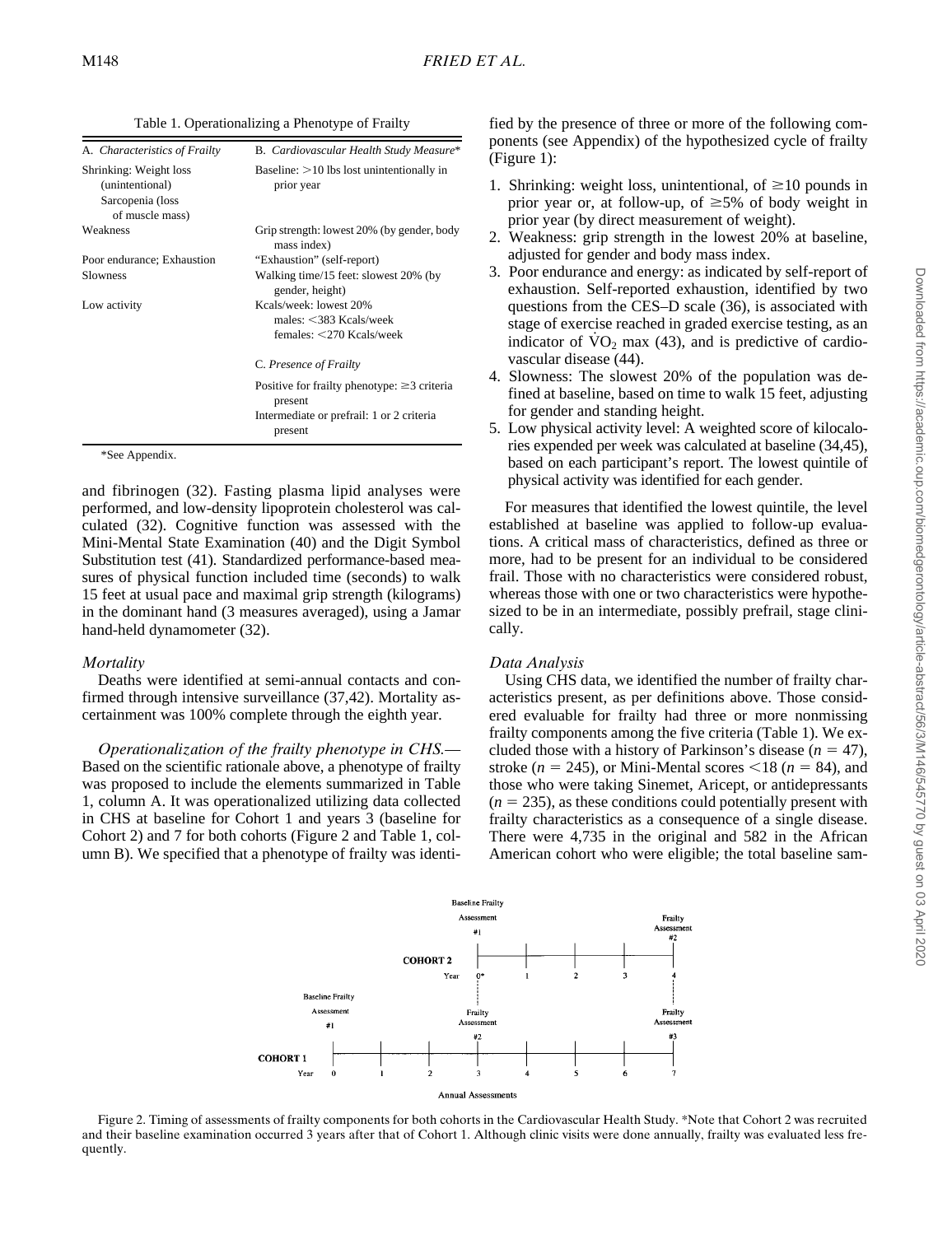ple size after applying the exclusion criteria was 5,317. For the first cohort, frailty components were ascertained at baseline, and then 3 years and 7 years into the study. The second cohort, recruited 3 years after the initial cohort, had frailty components ascertained 4 years later (corresponding to year 7 for the first cohort; Figure 2).

For associations of frailty with other factors, the trend *p* value based on the Cochran-Mantel-Haenszel (CMH) test was used. Comorbidity was defined as the presence of two or more of nine conditions: self-reported claudication, arthritis, cancer, hypertension, chronic obstructive pulmonary disease (COPD), and validated diabetes (ADA definition), CHF, angina, or MI. A Venn diagram illustrates the overlap of disability and comorbidity with frailty at baseline; percentages are based on all frail subjects.

Kaplan-Meier estimates were used to determine the percentage of subjects free of an event (e.g., hospitalization, fall, death) at 3 years after study entry and 7 years after study entry. Cohort 1 had a longer follow-up period (median 79 months, range 73–84) than Cohort 2 (median 38 months, range 37–43), so estimates at 7 years were based only on Cohort 1. The *p* values reported for the difference in survival curves between frailty phenotype groups were based on the logrank test.

### *Predictive Validity*

Cox proportional hazard models were used to assess the independent contribution of baseline frailty status to incidence of major geriatric outcomes over 3 and 7 years, including: (a) incident falls (evaluated every 6 months); (b) worsening mobility or ADL function (evaluated annually); (c) incident hospitalization: from time of study entry to discharge date for the first confirmed overnight hospitalization; (d) death. Indicators for frail (3 or more frailty components) and at-risk (1 or 2 frailty components) were created, with the nonfrail group (0 frailty components) serving as the reference group. Unadjusted instantaneous hazard ratios (referred to as relative risk [RR] estimates) were estimated for each outcome. Covariate-adjusted Cox models were also fit, utilizing baseline covariates shown to be predictive of mortality in this cohort (42): age, gender, income, smoking status, diuretic use without a history of hypertension or congestive heart failure, fasting glucose, albumin, creatinine; objective measures of subclinical disease, including: brachial and tibial systolic blood pressure, abnormal left ventricular ejection fraction (LVEF; by echocardiography), major ECG abnormality, forced vital capacity (FVC), and maximal stenosis of the internal carotid artery (by ultrasound), congestive heart failure (validated history), digit symbol substitution score, depressive symptoms (CES–D score excluding the two questions utilized in the frailty definition), and difficulty in  $\geq$ 1 IADL. Weight and physical activity were also found to be independent predictors of survival, but they were not included in the covariate-adjusted models, as they are components of the overall frailty score. Covariates selected were based on analyses performed on the first cohort; external validation using the second cohort showed good agreement. However, FVC and LVEF abnormality were not available at study entry for the second cohort, so they were not included in the covariate-adjusted frailty models. Adding these two covariates to models based only on the first cohort did not alter the frailty results.

Finally, a logistic model was used to evaluate whether the intermediate frailty group (1,2 criteria) was at higher risk of incident frailty than those who were not frail (0 criteria) at study entry. Only subjects who were alive, eligible (satisfied exclusion criteria), and evaluable (at least 3 nonmissing frailty components) at the subsequent visit were included in the analysis. The covariate-adjusted logistic model includes the same covariates described for the proportional hazards models (above).

### **RESULTS**

The 5,317 people evaluated were 65 to 101 years of age; 58% were female and 15% African American, with a broad range of socioeconomic, functional, and health status (Table 2, column A). Frailty markers present at baseline are shown in Table 3. Overall, 7% of the cohort had  $\geq$ 3 frailty criteria, and 46% had none. Six percent of the initial cohort and 12% of the African American cohort were frail. Prevalence of frailty increased with each 5-year age group, and was up to twofold higher for women than men by age group (Table 4). The exception was those 90 years and older, where prevalence was lower in both subgroups of women and men in the minority cohort.

Three-year incidence of frailty was 7% for years 0–3 and was 7%, as well, for 4-year incidence of frailty from years 3–7, for the first cohort. The second cohort had a 4-year incidence rate of 11%. These incidence rates are likely underestimates, as they do not include loss to mortality or those who were not evaluable for frailty at follow-up due to missing data.

Those who were frail were older, more likely to be female and African American, and had less education, lower income, poorer health, and higher rates of comorbid chronic diseases and of disability than those who were not frail or were in the intermediate group ( $p < .05$  for each comparison; Table 2). They also had significantly higher rates of cardiovascular and pulmonary diseases, arthritis, and diabetes. There was no significant difference in cancer, possibly a result of recruitment criteria that excluded those under active treatment for cancer. The intermediate frailty group was intermediate between those who were frail and those not frail in all of these measures ( $p$  for trend  $\leq$ .05 in each case except cancer). Notably, 7% of those who were frail had none of these chronic diseases, and 25% had just one; they were: 56% arthritis, 25% hypertension, 8% diabetes, and less than 5% each of angina, congestive heart failure, cancer, and pulmonary disease. Both lower cognition and greater depressive symptomatology were associated with frailty (despite exclusion of those being treated with antidepressants or with MMSE  $\leq$ 18).

Further analyses explored the association between the frailty phenotype and self-reported physical disability. In Table 2, 72% and 60% of those who were frail reported difficulty in mobility tasks or IADLs, respectively, while only 27% of those who were frail had difficulty in ADLs. There was a step-wise increase in disability with increasing frailty status ( $p$  for trend <.001). Separately, among those with disability in ADLs, often considered synonymous with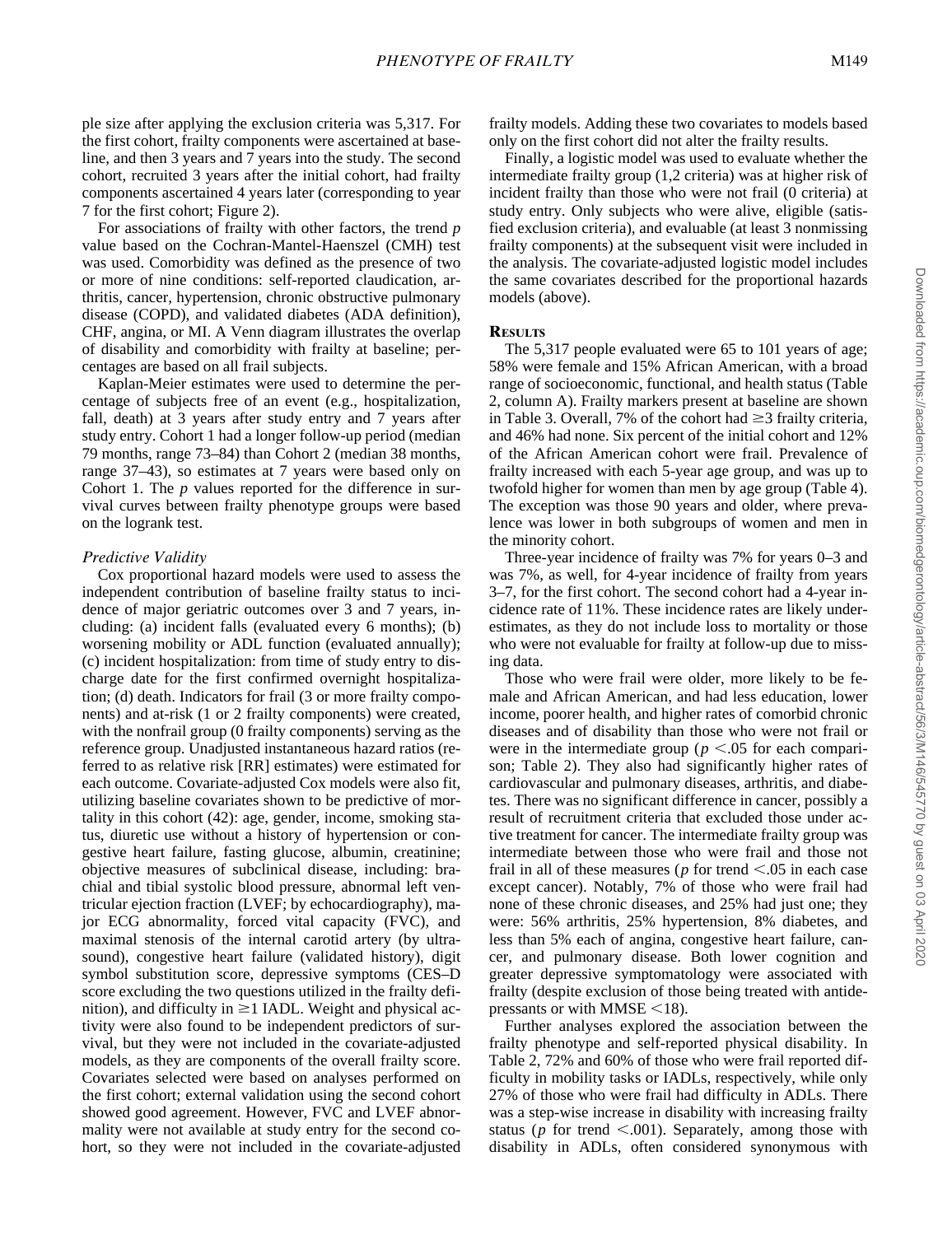# M150 *FRIED ET AL.*

|                                 | A      | $\, {\bf B}$ | C            | D           | E           | ${\rm F}$       |
|---------------------------------|--------|--------------|--------------|-------------|-------------|-----------------|
|                                 | Total  | Not Frail    | Intermediate | Frail       | Trend       | Age Adjusted    |
| Factor                          | (5317) | $(n = 2469)$ | $(n = 2480)$ | $(n = 368)$ | $p$ Value   | Trend $p$ Value |
| Age                             |        |              |              |             |             |                 |
| $65 - 74$                       | 67.3%  | 76.1%        | 62.9%        | 38.0%       | < 0.001     |                 |
| $75 - 84$                       | 29.1   | 22.6         | 32.7         | 48.9        |             |                 |
| $85+$                           | 3.6    | 1.3          | 4.5          | 13.0        |             |                 |
| Sex                             |        |              |              |             |             |                 |
| Female                          | 57.9   | 56.4         | 57.7         | 68.5        | < 0.001     | < 0.001         |
| Male                            | 42.1   | 43.6         | 42.3         | 31.5        |             |                 |
| Race                            |        |              |              |             |             |                 |
| Caucasian                       | 84.5   | 89.7         | 81.1         | 71.7        | < 0.001     | < 0.001         |
| African American                | 14.8   | 9.6          | 18.1         | 27.5        |             |                 |
| Other                           | 0.7    | 0.7          | 0.8          | 0.8         |             |                 |
| Education                       |        |              |              |             |             |                 |
| $\leq$ 9th grade                | 18.2   | 12.7         | 22.2         | 28.3        | < 0.001     | < 0.001         |
| 10-11th grade                   | 9.9    | 8.8          | 10.9         | 10.6        |             |                 |
|                                 |        | 29.5         | 27.8         | 24.8        |             |                 |
| HS grad/GED                     | 28.3   |              |              |             |             |                 |
| $>12$ years                     | 43.5   | 49.0         | 39.2         | 36.2        |             |                 |
| Income                          |        |              |              |             |             |                 |
| <12K                            | 25.6   | 18.7         | 29.9         | 44.3        | < .001      | < 0.001         |
| $12 - 24K$                      | 35.4   | 34.8         | 36.3         | 32.9        |             |                 |
| $24 - 50K$                      | 25.7   | 30.0         | 23.3         | 13.4        |             |                 |
| >50K                            | 13.2   | 16.5         | 10.6         | 9.3         |             |                 |
| Self-Assessed Health            |        |              |              |             |             |                 |
| Excellent                       | 14.3   | 19.5         | 10.7         | 3.5         | < 0.001     | < 0.001         |
| Very good                       | 25.2   | 31.1         | 21.3         | 11.4        |             |                 |
| Good                            | 37.1   | 36.1         | 39.4         | 28.3        |             |                 |
| Fair                            | 20.0   | 12.6         | 24.4         | 40.3        |             |                 |
| Poor                            | 3.4    | 0.7          | 4.1          | 16.4        |             |                 |
| Live Alone                      | 14.1   | 10.9         | 15.5         | 27.5        | < 0.001     | < 0.001         |
| Prevalent Disease at Baseline   |        |              |              |             |             |                 |
| MI                              | 9.1    | 7.3          | 10.3         | 13.3        | < 0.001     | < 0.001         |
| Angina                          | 18.5   | 14.5         | 21.0         | 28.8        | < 0.001     | < 0.001         |
| <b>CHF</b>                      | 4.0    | 2.0          | 4.5          | 13.6        | < .001      | < 0.001         |
| <b>PVD</b>                      | 2.2    | 1.5          | 2.7          | 3.8         | < 0.001     | .002            |
| Arthritis                       | 51.2   | 44.8         | 54.7         | 70.6        | < .001      | < .001          |
| Cancer                          | 14.6   | 14.2         | 14.7         | 15.8        | .42         | 1.00            |
| <b>Diabetes</b>                 | 15.8   | 12.1         | 18.2         | 25.0        | < .001      | < 0.001         |
| Hypertension                    | 42.9   | 38.8         | 45.9         | 50.8        | < .001      | $<.001$         |
| COPD*                           | 7.8    | 5.8          | 8.8          | 14.1        | < 0.001     | < .001          |
| Number of Chronic Diseases      |        |              |              |             |             |                 |
| $\boldsymbol{0}$                | 18.5   | 23.2         | 15.4         | 7.3         | < 0.001     | < 0.001         |
| $\mathbf{1}$                    | 33.3   | 36.8         | 31.0         | 24.7        |             |                 |
| $\overline{c}$                  | 25.6   | 24.0         | 27.0         | 26.9        |             |                 |
| $3 - 4$                         | 19.8   | 14.5         | 23.2         | 32.9        |             |                 |
| $\geq 5$                        | 2.9    | 1.5          | 3.5          | $8.2\,$     |             |                 |
| Self-Reported Disability        |        |              |              |             |             |                 |
| $\geq$ 1 mobility task          | 28.7   | 16.0         | 35.2         | 71.7        | < .001      | $<.001$         |
| $\geq$ 1 IADL task              | 23.8   | 13.5         | 28.8         | 59.7        | $< 0.01$    | $<.001$         |
| $\geq$ 1 ADL task               | 6.8    | $2.2\,$      | 8.5          | 27.4        | $<.001$     | < .001          |
|                                 |        |              |              |             |             |                 |
| Any Disability                  | 36.8   | 23.5         | 44.1         | 76.4        | $< 0.01$    | < .001          |
| <b>Cognitive Function</b>       |        |              |              |             |             |                 |
| (Mini-Mental score range: 0-30) |        |              |              |             |             |                 |
| $18 - 23$                       | 6.3    | 3.0          | 8.3          | 15.1        | $<\!\!.001$ | < .001          |
| >23                             | 93.7   | 97.0         | 91.7         | 84.9        |             |                 |
| Depressive Symptoms             |        |              |              |             |             |                 |
| $CES-D \geq 10$                 | 9.9    | 2.6          | 14.0         | 31.0        | $< 001$     | $<.001$         |

Table 2. Baseline Association of Demographic and Health Characteristics With Frailty, in Percentages: the Cardiovascular Health Study

*Note*:  $MI = myocardial infarction$ ;  $CHF = \text{congestive heart failure}$ ;  $PVD = \text{peripheral vascular disease}$ ;  $IADL = \text{instrumental activity of daily living}$ ;  $ADL = \text{ac-}$ tivity of daily living;  $CES-D = Center$  for Epidemiological Studies–Depression scale.

\*Chronic emphysema, bronchitis, or asthma confirmed by doctor.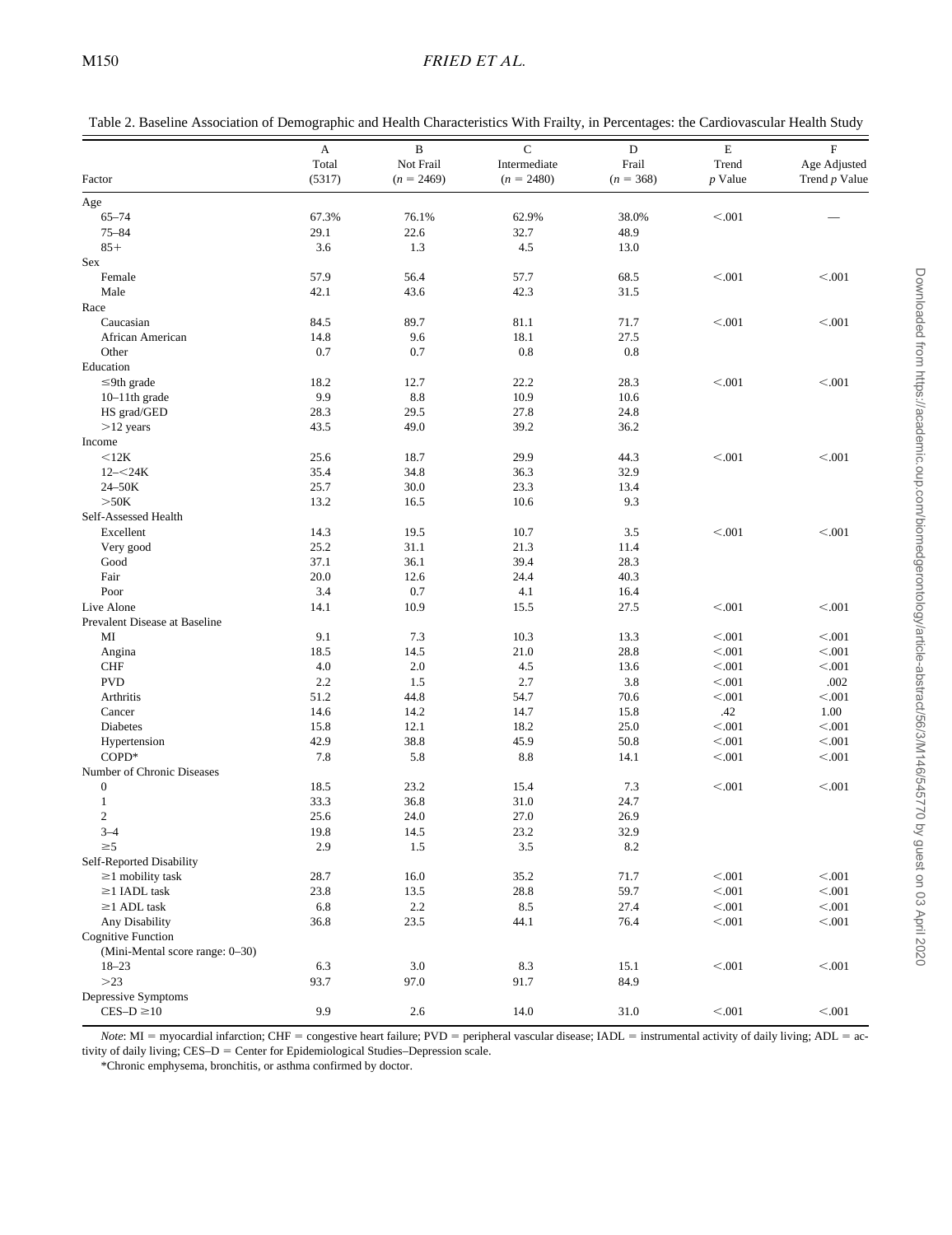| Total | Men            | Women                                  |
|-------|----------------|----------------------------------------|
| %     | %              | %                                      |
| 17    | 19             | 12                                     |
| 6     | 6              | 6                                      |
| 22    | 20             | 20                                     |
| 20    | 20             | 20                                     |
| 20    | 20             | 20                                     |
|       |                |                                        |
| 46    | 45             | 48                                     |
| 32    | 32             | 33                                     |
| 15    | 15             | 14                                     |
| 6     | 6              | 6                                      |
|       | $\mathfrak{D}$ |                                        |
| 0.2   | 0.1            | 0.2                                    |
|       |                | $(N = 5317)$ $(n = 3077)$ $(n = 2240)$ |

Table 3. Prevalence of Frailty Phenotype Components in Percentages: Cardiovascular Health Study

frailty, only 28% were in the frail group (Table 5). Figure 3 displays the overlap between these characteristics, as well as with the presence of two or more comorbid diseases. There was only modest concordance between frailty and disability. Of those who were frail, 46% had comorbid disease, 6% had ADL disability, 22% had both comorbid disease and ADL disability, and 27% had neither ADL disability nor comorbidity.

Frailty is considered to be a high-risk state predictive of a range of adverse health outcomes (9,10,14–16). The incidence of each of these outcomes is displayed (Table 6) by frailty status and length of follow-up. In those who met the criteria for frailty at baseline, mortality was sixfold higher (18%) than that for the nonfrail (3%) for 3-year cumulative survival, and was over threefold higher (43% compared to 12%), compared to the nonfrail group, for 7-year survival. Figure 4 provides the unadjusted survival curves for each frailty group, over the 7-year interval. After 84 months, 43% of those who were frail had died, compared to 23% of those who were intermediate and 12% of those who were robust at baseline.

To assess whether three criteria predicted mortality significantly better than two, Kaplan-Meier survival curves (similar to Figure 4) were created, where each of the 10 possible combinations of three phenotype criteria were consid-

Table 4. Prevalence of Frailty at Baseline: Cardiovascular Health Study

|           |        |                    |                                  | Original Cohort<br>$(1989 - 1990)$ | <b>Minority Cohort</b><br>$(1992 - 1993)$ |                               |  |
|-----------|--------|--------------------|----------------------------------|------------------------------------|-------------------------------------------|-------------------------------|--|
| Age Group | (n)    | Overall<br>% Frail | Women<br>$(n = 2710)$<br>% Frail | Men<br>$(n = 2025)$<br>% Frail     | Women<br>$(n = 367)$<br>% Frail           | Men<br>$(n = 215)$<br>% Frail |  |
| $65 - 70$ | (2308) | 3.2                | 3.0                              | 1.6                                | 11.0                                      | 5.8                           |  |
| $71 - 74$ | (1271) | 5.3                | 6.7                              | 2.9                                | 9.7                                       | 3.1                           |  |
| $75 - 79$ | (1057) | 9.5                | 11.5                             | 5.5                                | 13.8                                      | 17.9                          |  |
| $80 - 84$ | (490)  | 16.3               | 16.3                             | 14.2                               | 30.6                                      | 15.4                          |  |
| $85 - 89$ | (152)  | 25.7               | 31.3                             | 15.5                               | 60.0                                      | 25.0                          |  |
| $90+$     | (39)   | 23.1               | 12.5                             | 36.8                               | 0.0                                       | 0.0                           |  |
| Total     | (5317) | 6.9                | 7.3                              | 4.9                                | 14.4                                      | 7.4                           |  |



Figure 3. Venn diagram displaying extent of overlap of frailty with ADL disability and comorbidity ( $\geq$ 2 diseases). Total represented: 2,762 subjects who had comorbidity and/or disability and/or frailty. *n* of each subgroup indicated in parentheses.  $+$  Frail: overall  $n = 368$ frail subjects (both cohorts). \*Comorbidity: overall  $n = 2,576$  with 2 or more out of the following 9 diseases: myocardial infarction, angina, congestive heart failure, claudication, arthritis, cancer, diabetes, hypertension, COPD. Of these, 249 were also frail. \*\*Disabled: overall  $n = 363$  with an ADL disability; of these, 100 were frail.

ered as the definition of frailty. The predictive power of each combination of three criteria being present was contrasted with only two of these being present. In each of 10 survival analyses, each group with three components positive for frailty had significantly worse survival than those with two components, or the "no frailty" groups ( $p < .05$ ; data not shown). Based on these models, it was concluded that criteria that were based on three, rather than two, components, provided improved predictive power in identifying mortality risk.

To assess the independent predictive validity of this frailty phenotype, we evaluated its association, prospectively, with five important adverse health outcomes ascertained in prospective follow-up, using Cox proportional hazards models. As seen in Table 7, the RR ratio estimate, or hazard ratio, for the outcomes of interest over 3 and 7 years of follow-up is displayed for those who were in the intermediate and frail groups at baseline, each relative to

Table 5. Distribution of Frailty Status Among Those With a Disability at Baseline

|                                          | <b>CHS Baseline: Both Cohorts</b> |                               |                     |  |  |
|------------------------------------------|-----------------------------------|-------------------------------|---------------------|--|--|
|                                          | Not Frail                         | Intermediate                  | Frail               |  |  |
|                                          | $(n = 2469)$<br>$\frac{0}{0}$     | $(n = 2480)$<br>$\frac{0}{0}$ | $(n = 368)$<br>$\%$ |  |  |
| Distribution in population<br>Difficulty | 46.4                              | 46.6                          | 6.9                 |  |  |
| $\geq$ 1 Mobility task                   | 25.9                              | 57.1                          | 17.0                |  |  |
| $\geq$ 1 IADL task                       | 26.4                              | 56.3                          | 17.2                |  |  |
| $\geq$ 1 ADL task                        | 14.6                              | 57.9                          | 27.5                |  |  |

*Note*: CHS = Cardiovascular Health Study;  $ADL =$  activities of daily living;  $IADL =$  instrumental activities of daily living.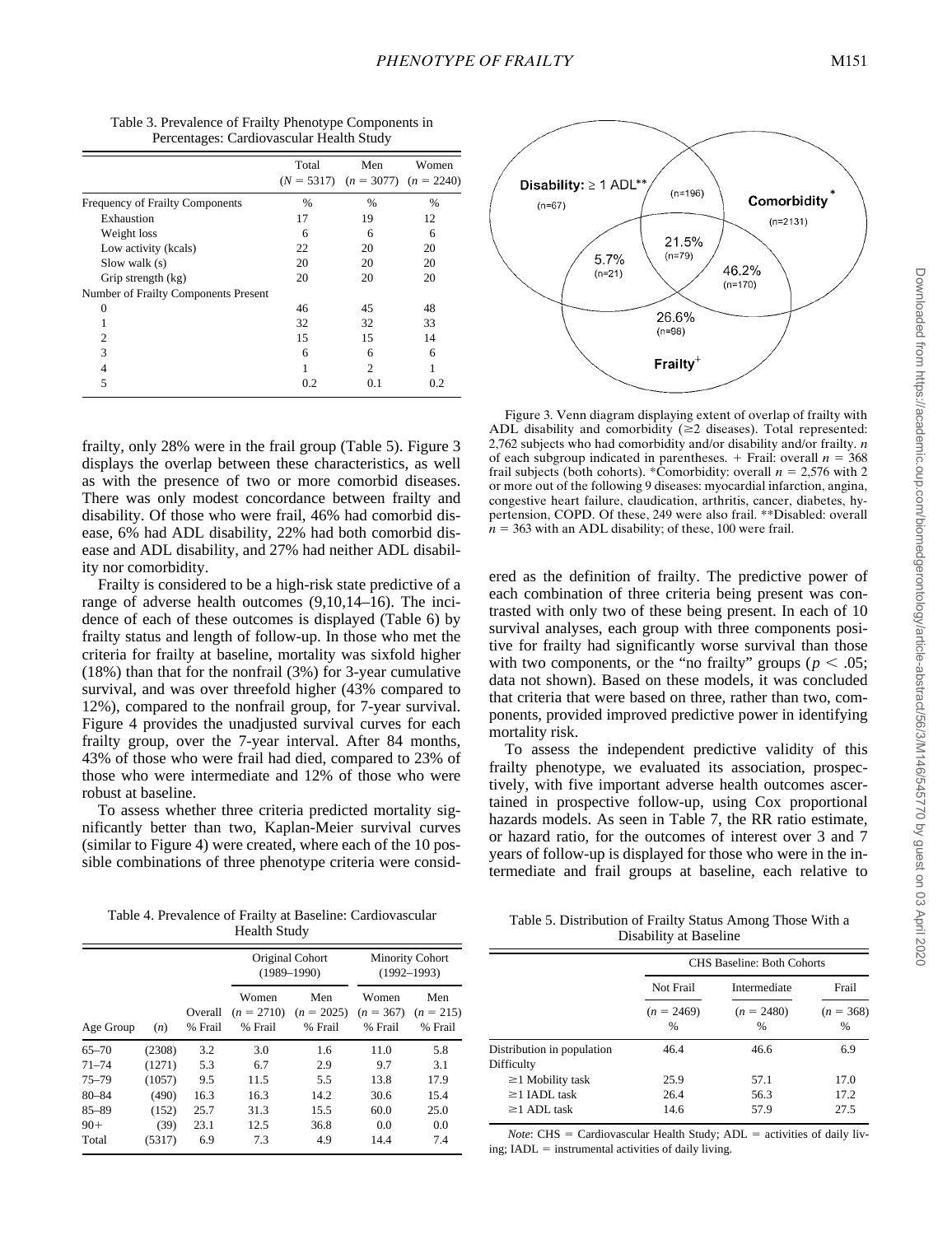|                            |        |    |               |        |                              |    | .                 |                  |                          |                  |                                      |
|----------------------------|--------|----|---------------|--------|------------------------------|----|-------------------|------------------|--------------------------|------------------|--------------------------------------|
|                            |        |    | Died          |        | <b>First Hospitalization</b> |    | <b>First Fall</b> |                  | Worsening ADL Disability |                  | <b>Worsening Mobility Disability</b> |
| Frailty Status at Baseline | (n)    |    | 3 yr % 7 yr % | 3 yr % | 7 yr %                       |    | 3 yr % 7 yr %     | $3 \text{ yr} %$ | 7 vr %                   | $3 \text{ yr} %$ | 7 yr %                               |
| Not Frail                  | (2469) |    | 12            | 33     | 79                           | 15 | 27                |                  | 23                       |                  | 41                                   |
| Intermediate               | (2480) |    | 23            | 43     | 83                           | 19 | 33                | 20               | 41                       | 40               | 58                                   |
| Frail                      | (368)  | 18 | 43            | 59     | 96                           | 28 | 41                | 39               | 63                       | 51               |                                      |
| $p^{\ddagger}$             |        |    | < .0001       |        | < 0.001                      |    | < 0.001           |                  | < 0.0001                 |                  | < .0001                              |

Table 6. Incidence of Adverse Outcomes Associated With Frailty: Kaplan-Meier Estimates at 3 Years and 7 Years\* After Study Entry for Both of the Cohorts<sup>†</sup>  $(N = 5317)$ 

\*7-year estimates are only available for the first cohort.

†Only those evaluable for frailty are included.

‡*p* value is based on the 2 degree of freedom log rank test using all available follow-up.

those who were nonfrail. Bivariate (unadjusted) associations were significant ( $p < .05$ ) for the predictive association of frailty and intermediate frailty status with incident falls, worsened mobility or ADL disability, incident hospitalization, and death over 3 or 7 years, with hazard ratios ranging from 1.82–4.46 and 1.28–2.10 for the frail and intermediate groups, respectively. After adjustment for covariates (42), the frailty phenotype remained an independent predictor of all adverse outcomes at both 3 and 7 years, with 7-year hazard ratios ranging from 1.23–1.79 ( $p < .05$  for all, except falls, where  $p = .06$ ). The intermediate group also significantly ( $p < .05$ ) predicted all outcomes after adjustment, but with lower strengths of association. Results for both 3 and 7 years follow-up were consistent. The proportional hazards assumption was found reasonable for each model.

Finally, we evaluated whether being in the intermediate group identified increased risk of frailty. Adjusting for covariates, those who were intermediate at baseline were at more than twice the risk of becoming frail over 3 years (or over 4 years for cohort 2), relative to those subjects with no frailty characteristics at baseline (odds ratio  $[OR] = 2.63$ , 95% confidence interval  $\text{[CI]} = 1.94, 3.56$ ) (Table 8). The results were nearly identical in separate analyses of just the first cohort (which had a 1-year shorter initial follow-up interval than the second cohort). Of incident frailty cases, 88% (254/290) came from the first cohort.

## **DISCUSSION**

This work proposes a standardized phenotype of frailty in older adults and demonstrates predictive validity for the adverse outcomes that geriatricians identify frail older adults as being at risk for: falls, hospitalizations, disability, and death. Even after adjustment for measures of socioeconomic status, health status, subclinical and clinical disease, depressive symptoms, and disability status at baseline, frailty remained an independent predictor of risk of these adverse outcomes. The intermediate group with one or two frailty characteristics was at elevated, but intermediate, risk for these outcomes and at risk for subsequent frailty.

This study provides insight into frailty and its outcomes in a population-based sample of older adults who were neither institutionalized nor end-stage, characterizing both early presentation, correlates, and long-term outcomes. A standardized phenotype provides a basis for future comparison with other populations. The exact frequencies identified



Figure 4. Survival curve estimates (unadjusted) over 72 months of follow-up by frailty status at baseline: Frail (3 or more criteria present); Intermediate (1 or 2 criteria present); Not frail (0 criteria present). (Data are from both cohorts.)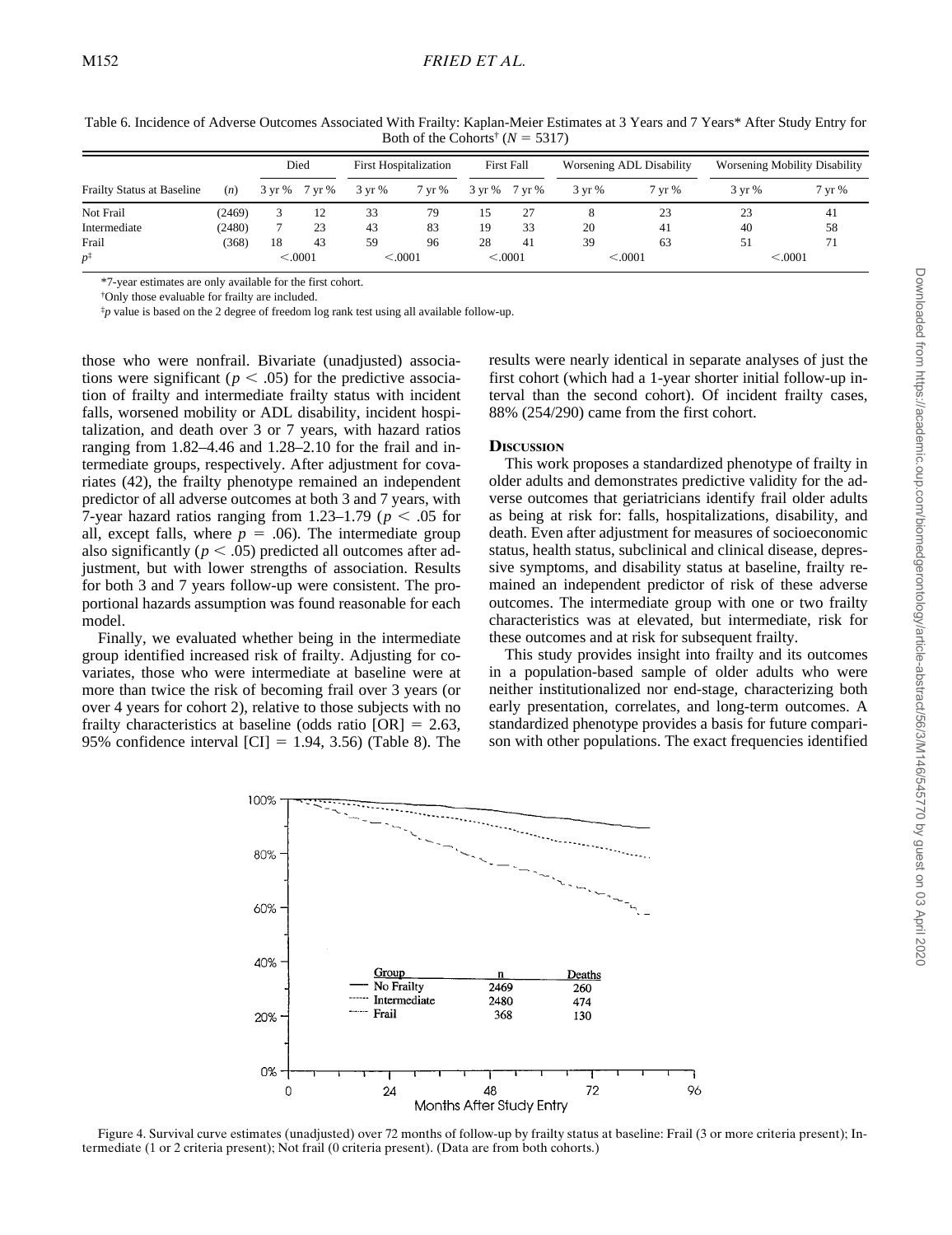|                                       | No Frailty   |                                                  | Hazard Ratios Estimated Over 3 Years              | Hazard Ratios Estimated Over 7 Years              |                                                   |  |
|---------------------------------------|--------------|--------------------------------------------------|---------------------------------------------------|---------------------------------------------------|---------------------------------------------------|--|
|                                       | (reference)  | Intermediate                                     | Frail                                             | Intermediate                                      | Frail                                             |  |
| <b>Incident Fall</b>                  |              |                                                  |                                                   |                                                   |                                                   |  |
| Unadjusted                            | $HR^* = 1.0$ | $HR = 1.36$<br>$CI = (1.18, 1.56)$<br>p < .0001  | $HR = 2.06$<br>$CI = (1.64, 2.59)$<br>p < .0001   | $HR = 1.28$<br>$CI = (1.15, 1.43)$<br>p < .0001   | $HR = 1.82$<br>$CI = (1.50, 2.21)$<br>p < .0001   |  |
| Covariate Adjusted                    | $HR = 1.0$   | $HR = 1.16$<br>$CI = (1.00, 1.34)$<br>$p = .056$ | $HR = 1.29$<br>$CI = (1.00, 1.68)$<br>$p = .054$  | $HR = 1.12$<br>$CI = (1.00, 1.26)$<br>$p = .045$  | $HR = 1.23$<br>$CI = (0.99, 1.54)$<br>$p = .064$  |  |
| Worsening Mobility <sup>†</sup>       |              |                                                  |                                                   |                                                   |                                                   |  |
| Unadjusted                            | $HR = 1$     | $HR = 1.94$<br>$CI = (1.75, 2.15)$<br>p < .0001  | $HR = 2.68$<br>$CI = (2.26, 3.18)$<br>p < .0001   | $HR = 1.72$<br>$CI = (1.58, 1.87)$<br>p < .0001   | $HR = 2.45$<br>$CI = (2.11, 2.85)$<br>p < .0001   |  |
| Covariate Adjusted                    | $HR = 1$     | $HR = 1.58$<br>$CI = (1.41, 1.76)$<br>p < .0001  | $HR = 1.50$<br>$CI = (1.23, 1.82)$<br>p < .0001   | $HR = 1.41$<br>$CI = (1.29, 1.54)$<br>p < .0001   | $HR = 1.36$<br>$CI = (1.15, 1.62)$<br>$p = .0003$ |  |
| Worsening ADL <sup>‡</sup> Disability |              |                                                  |                                                   |                                                   |                                                   |  |
| Unadjusted                            | $HR = 1.0$   | $HR = 2.54$<br>$CI = (2.16, 3.00)$<br>p < .0001  | $HR = 5.61$<br>$CI = (4.50, 7.00)$<br>p < .0001   | $HR = 2.14$<br>$CI = (1.92, 2.39)$<br>p < .0001   | $HR = 4.22$<br>$CI = (3.55, 5.01)$<br>p < .0001   |  |
| Covariate Adjusted                    | $HR = 1.0$   | $HR = 1.67$<br>$CI = (1.41, 1.99)$<br>p < .0001  | $HR = 1.98$<br>$CI = (1.54, 2.55)$<br>p < .0001   | $HR = 1.55$<br>$CI = (1.38, 1.75)$<br>p < .0001   | $HR = 1.79$<br>$CI = (1.47, 2.17)$<br>p < .0001   |  |
| <b>First Hospitalization</b>          |              |                                                  |                                                   |                                                   |                                                   |  |
| Unadjusted                            | $HR = 1.0$   | $HR = 1.38$<br>$CI = (1.26, 1.51)$<br>p < .0001  | $HR = 2.25$<br>$CI = (1.94, 2.62)$<br>p < .0001   | $HR = 1.34$<br>$CI = (1.25, 1.43)$<br>p < .0001   | $HR = 2.14$<br>$CI = (1.89, 2.42)$<br>p < .0001   |  |
| Covariate Adjusted                    | $HR = 1.0$   | $HR = 1.13$<br>$CI = (1.03, 1.25)$<br>$p = .014$ | $HR = 1.29$<br>$CI = (1.09, 1.54)$<br>$p = .004$  | $HR = 1.11$<br>$CI = (1.03, 1.19)$<br>$p = .005$  | $HR = 1.27$<br>$CI = (1.11, 1.46)$<br>$p=.0008$   |  |
| Death                                 |              |                                                  |                                                   |                                                   |                                                   |  |
| Unadjusted                            | $HR = 1.0$   | $HR = 2.42$<br>$CI = (1.84, 3.19)$<br>p < .0001  | $HR = 6.47$<br>$CI = (4.63, 9.03)$<br>p < .0001   | $HR = 2.01$<br>$CI = (1.73, 2.33)$<br>p < .0001   | $HR = 4.46$<br>$CI = (3.61, 5.51)$<br>p < .0001   |  |
| Covariate Adjusted                    | $HR = 1$     | $HR = 1.49$<br>$CI = (1.11, 1.99)$<br>p < .0001  | $HR = 2.24$<br>$CI = (1.51, 3.33)$<br>$p = .0001$ | $HR = 1.32$<br>$CI = (1.13, 1.55)$<br>$p = .0006$ | $HR = 1.63$<br>$CI = (1.27, 2.08)$<br>$p = .0001$ |  |

Table 7. Baseline Frailty Status Predicting Falls, Disability, Hospitalizations, and Death in Both Cohorts of CHS With a Maximum Follow-up Time of 7 Years for the First Cohort and 4 Years for the Minority Cohort

*Note*: Covariate adjustment includes: age, gender, indicator for minority cohort, income, smoking status, brachial and tibial blood pressure, fasting glucose, albumin, creatinine, carotid stenosis, history of CHF, cognitive function, major ECG abnormality, use of diuretics, problem with IADLs, self-report health measure, CES–D modified depression measure.

\*HR 5 hazard ratio, the ratio of risk of frailty group (either frail or intermediate) relative to the nonfrail group with regards to the event of interest (e.g., first fall, death). †Defined as an increase in 1 unit of mobility score relative to baseline.

‡Defined as an increase in 1 unit of ADL score relative to baseline.

are a function of the definitions of each criterion selected, and would (obviously) change if definition shifted. However, the approach selected indicates that frailty is not rare in a community-dwelling population, and is a meaningful predictor when people are relatively functional.

Prior to this, frailty has primarily been evaluated in hospitalized or nursing home populations (3,4,7,8,24,46,47). Such studies, due to the selection process by which their participants arrive in these settings, are likely to characterize persons with late-stage frailty, after the occurrence of related adverse outcomes, and having highly selected correlates. One recent study in a community-dwelling population in The Netherlands used a subset of the phenotype studied here, inactivity and weight loss over 5 years of  $>4$  kg (48). They found a similar prevalence of 6% (26/440), and similar unadjusted associations with mortality and disability, providing evidence for consistency of findings across population. The phenotype proposed here offers greater predictive validity, compared with using only two criteria.

The characterization of frailty offered here also provides new insights into potential etiologies. Frailty in this study was strongly associated with a number of major chronic diseases, including cardiovascular and pulmonary diseases and diabetes, suggestive of etiologic associations with these single diseases. However, there was a greater likelihood of frailty when two or more diseases were present than with any one. Conversely, the observation that a subset of those who were frail reported none of the diseases assessed supports the hypothesis that there may be two different pathways by which individuals become frail: one, a result of physiologic changes of aging that are not disease-based (e.g., aging-related sarcopenia [16] or anorexia of aging [30,31,49,50]), and the other a final common pathway of severe disease or comorbidity, as suggested by the higher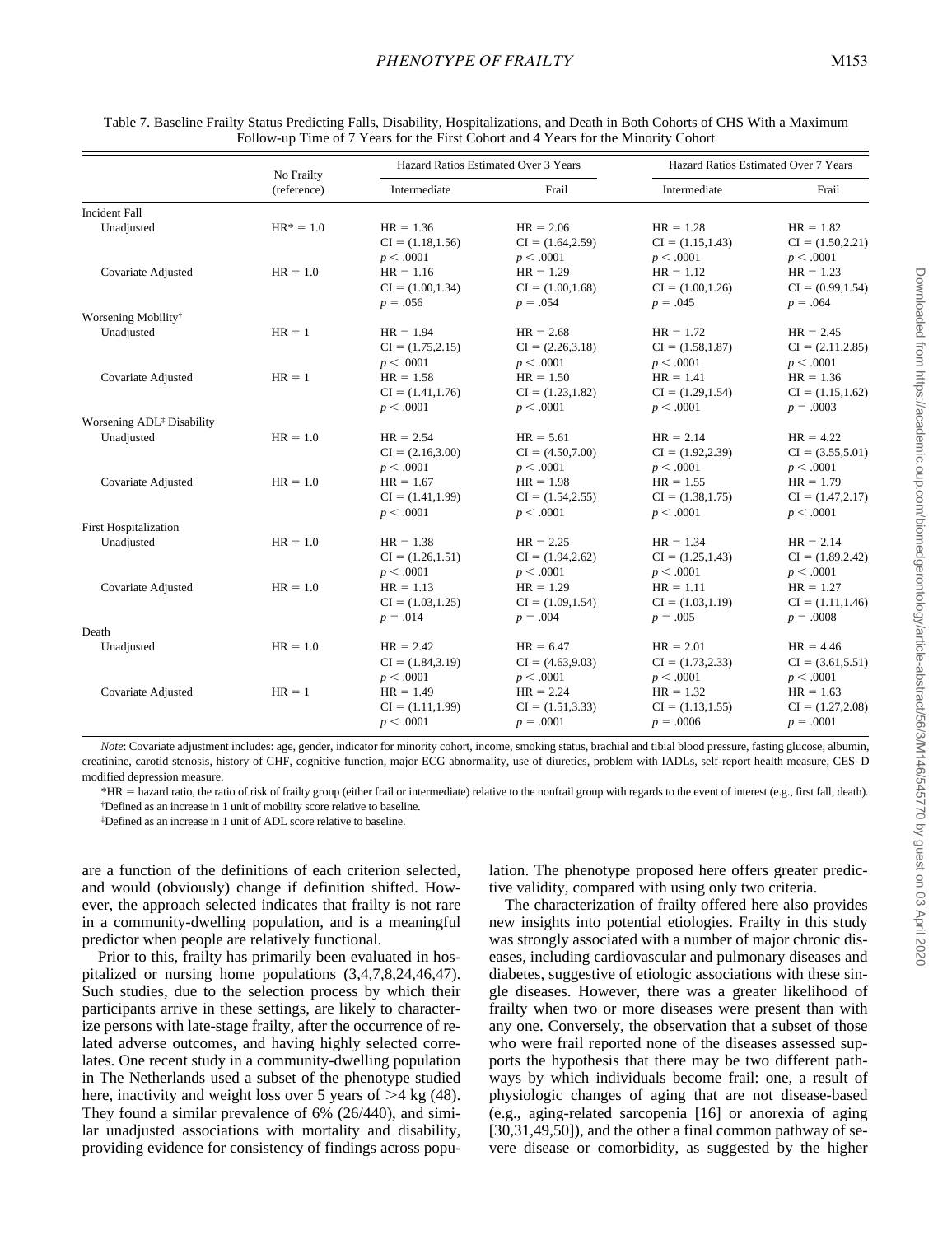|                                               | <b>Baseline Status</b>                                                                             |                                                                                                    |  |  |  |  |
|-----------------------------------------------|----------------------------------------------------------------------------------------------------|----------------------------------------------------------------------------------------------------|--|--|--|--|
| <b>Incident Frailty</b>                       | Intermediate vs No Frailty<br><b>Using Both Cohorts</b><br>$(n = 3882)$                            | Intermediate vs No Frailty<br>Only Cohort 1<br>$(n = 3546)$                                        |  |  |  |  |
| Unadjusted<br>Covariate Adjusted <sup>†</sup> | $OR = 4.51$<br>$CI = (3.39, 6.00)$<br>p < .0001<br>$OR = 2.63$<br>$CI = (1.94, 3.56)$<br>p < .0001 | $OR = 4.29$<br>$CI = (3.19, 5.78)$<br>p < .0001<br>$OR = 2.42$<br>$CI = (1.76, 3.32)$<br>p < .0001 |  |  |  |  |

Table 8. Association of "Intermediate" Status at Baseline With Frailty Status at Follow-up\*

*Note*:  $OR = odds ratio of intermediate frality group (at baseline) becoming$ frail, relative to the not frail group;  $CI =$  confidence interval.

\*Logistic regression predicting frailty, assessing subjects from both cohorts who were alive and evaluable at follow-up. Follow-up was after 3 years for Cohort 1 and 4 years for Cohort 2.

†Adjusting for covariates (described in Methods and bottom of Table 7).

rates of poor health status and greater extent of subclinical physiologic changes in the frail group. Individual or comorbid diseases could potentially initiate frailty via any point on the hypothesized cycle (Figure 1). These hypotheses remain to be confirmed.

The likelihood of frailty was also higher among women and/or those with lower socioeconomic status. Female gender could confer intrinsic risk of frailty due to women starting with lower lean mass and strength than age-matched men; thereafter, women losing lean body mass with aging might be more likely to cross a threshold necessary for frailty. Women could also have greater vulnerability to frailty via extrinsic effects on sarcopenia (e.g., because older women have a greater likelihood of inadequate nutritional intake, compared to men, due to living alone more often [19]).

This study offers support for geriatricians' contention that frailty is a physiologic syndrome (9–16), and it delineates frailty from comorbidity and disability—characteristics that are often treated as synonymous with frailty. Our findings support the hypothesis that frailty causes disability, independent of clinical and subclinical diseases (Table 7). The syndrome of frailty may be a physiologic precursor and etiologic factor in disability, due to its central features of weakness, decreased endurance, and slowed performance. The aspects of function likely affected by frailty are those dependent on energetics and speed of performance (e.g., mobility). It is notable that only 27% of those who were disabled in ADL tasks were also frail (Table 2), suggesting that frailty begins by affecting mobility tasks before causing difficulty in endstage function such as ADLs, or that there are additional pathways by which older adults can become disabled. For example, disability due to arthritis of the hands might very specifically affect ability to grasp or eat, without having any relationship to frailty. Thus, frailty does not appear to be synonymous with either disability or comorbidity. Given the findings here, the terms appear to apply to distinct, but related, entities and should not be used interchangeably.

The definition of frailty offered and validated here provides a standardized, physiologically based definition applicable to the spectrum of frailty presentations seen in community-dwelling older adults. The clear criteria (see Appendix) are relatively easy and inexpensive to apply, and offer a basis for standardized screening for frailty and risk of frailty in older adults. They can, potentially, be used to establish clinical risk of adverse outcomes. They also provide a phenotype applicable to future research on etiology and interventions to prevent or retard the progression of frailty.

The major limitation of this study is that the measures utilized to operationalize the phenotype of frailty were limited to those that were fortuitously collected 10 years ago for other purposes in this longitudinal study. In addition, weight loss prior to baseline was necessarily drawn from baseline self-report. On the other hand, few studies can offer the length of follow-up or the breadth of health and demographic characteristics available in this cohort for use in understanding frailty. A number of questions remain to be evaluated, including the role of frailty in health outcomes for different subgroups (e.g, African Americans and Caucasians). In this same issue, we separately examine the association of frailty with cardiovascular diseases (51).

Overall, these findings provide support for the hypotheses of a physiologic cycle of frailty (14) that serves as the basis for the phenotype considered here (Figure 1). This incorporates prior research demonstrating pairwise associations between each two components in the cycle (18–31). This hypothesized cycle of frailty, representing an adverse, potentially downward spiral of energetics, is consistent with the clinical markers of frailty identified by geriatricians and gerontologists (1–16) and our findings and others' proposals (46,52,53) of an intermediate and later stage of frailty in community-dwelling older adults. A more advanced stage may be observed in more debilitated populations, such as in nursing homes. This phenotype may not, however, fully explain the more subtle biologic underpinnings of decreased reserves and ability to maintain homeostasis (11–13), which may be latent prior to an insult, but be a basis for vulnerability to stressors (10,11,14). Further understanding of the basis for risk associated with frailty may ultimately be found in the alterations in multisystem function, complexity, and reserve with aging (12). It is possible that early frailty, or progression from the intermediate stage to frailty, might have one set of etiologic factors, whereas progression of the frailty observed here to a more end-stage point might be associated with others, such as declines in weight, albumin, or cholesterol as consequences of malnutrition or catabolism. This end stage has been reported to be irreversible and presage death (19,24,52,53).

#### **ACKNOWLEDGMENTS**

This study was supported by contracts N01-HC-85079, N01-HC-85080, N01-HC-85081, N01-HC-85082, N01-HC-85083, N01-HC-85084, N01- HC-85085, N01-HC-85086, and N01-HC-15103 from the National Heart, Lung, and Blood Institute (NIH), Bethesda, MD.

The authors thank Ray Burchfield for manuscript preparation and Carol Han for her assistance in development of figures. The opinions and assertions expressed herein are those of the authors and should not be construed as reflecting those of the Uniformed Services University of the Health Sciences or of the U.S. Department of Defense.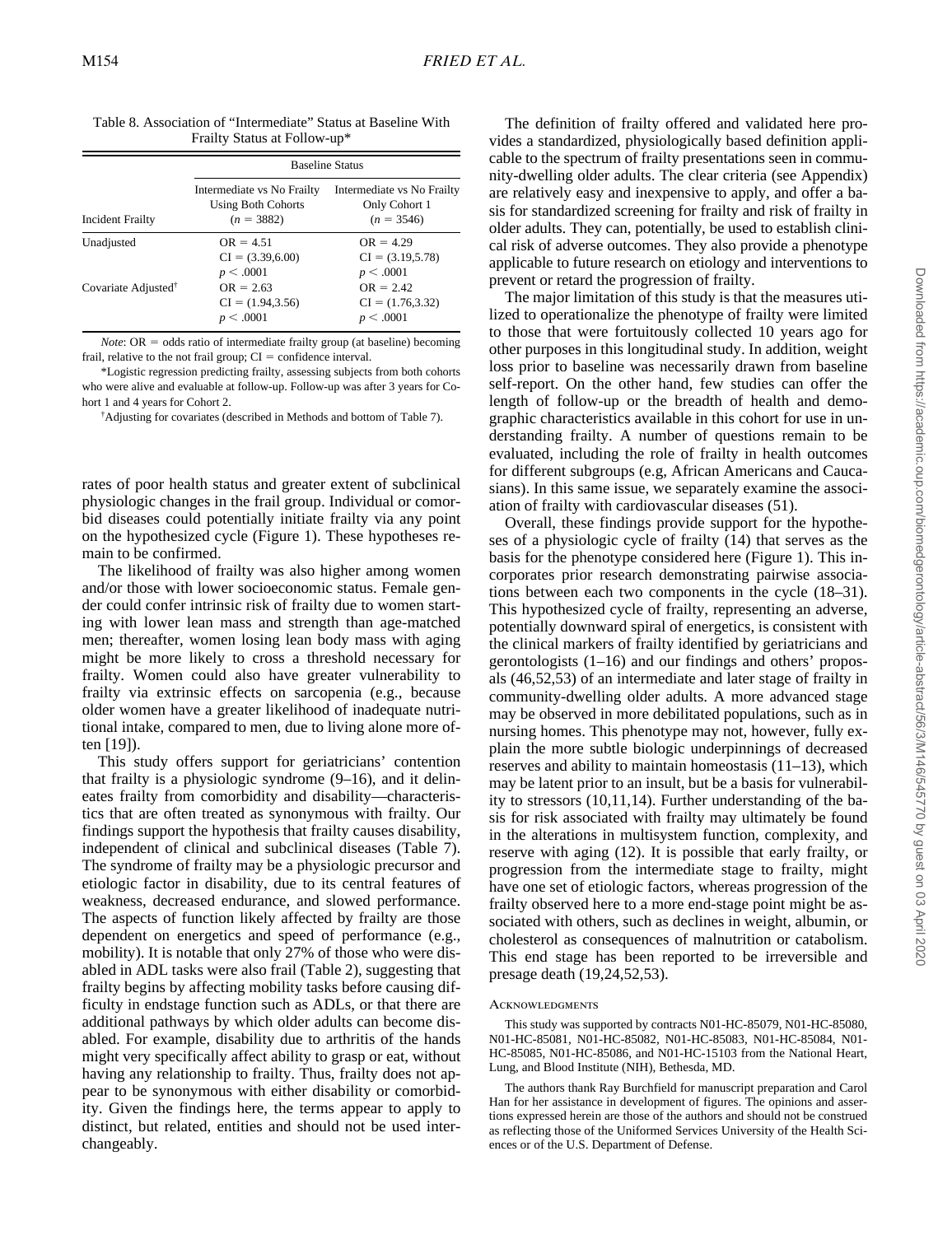Address correspondence to Dr. Linda P. Fried, Director, Center on Aging and Health, The Johns Hopkins Medical Institutions, 2024 East Monument Street, Suite 2-700, Baltimore, MD 21205. E-mail: lfried@welch.jhu.edu

Address correspondence to Dr. Richard Kronmal, CHS Coordinating Center, Century Square Building, 1501 4th Avenue, Suite 2105, Seattle, WA 98101.

#### **REFERENCES**

- 1. Rockwood K, Stadnyk K, MacKnight C, McDowell I, Hebert R, Hogan DB. A brief clinical instrument to classify frailty in elderly people. *Lancet.* 1999;353:205–206.
- 2. Speechley M, Tinetti M. Falls and injuries in frail and vigorous community elderly persons. *J Am Geriatr Soc.* 1991;39:46–52.
- 3. Winograd CH. Targeting strategies: an overview of criteria and outcomes. *J Am Geriatr Soc.* 1991;39S:25S–35S.
- 4. Rubinstein LZ, Josephson KR, Wieland GD, et al. Effectiveness of a geriatric evaluation unit. A randomized clinical trial. *N Engl J Med.* 1984;311:1664–1670.
- 5. Applegate WB, Miller ST, Graney MJ, et al. A randomized, controlled trial of a geriatric assessment unit in a community rehabilitation hospital. *N Engl J Med.* 1990;322:1572–1578.
- 6. Campion EW, Jette A, Beckman B. An interdisciplinary geriatrics consultation service: a controlled trial. *J Am Geriatr Soc.* 1983;31: 792–796.
- 7. Becker PM, McVey LJ, Saltz CC, et al. Hospital-acquired complications in a randomized controlled clinical trial of a geriatric consultation team. *JAMA.* 1987;257:2313–2317.
- 8. Winograd CH, Gerety MB, Chung M, Goldstein MK, Dominguez F Jr, Vallone R. Screening for frailty: criteria and predictors of outcomes. *J Am Geriatr Soc.* 1991;39:778–784.
- 9. Campbell AJ, Buchner DM. Unstable disability and the fluctuations of frailty. *Age Ageing.* 1997;26:315–318.
- 10. Buchner DM, Wagner EH. Preventing frail health. *Clin Geriatr Med.* 1992;8:1–17.
- 11. Bortz WM II. The physics of frailty. *J Am Geriatr Soc.* 1993;41:1004– 1008.
- 12. Lipsitz LA, Goldberger AL. Loss of "complexity" and aging: potential applications of fractals and chaos theory to senescence. *JAMA.* 1992; 267:1806–1809.
- 13. Hamerman D. Toward an understanding of frailty. *Ann Intern Med.* 1999;130:945-950.
- 14. Fried LP, Walston J. Frailty and failure to thrive. In: Hazzard WR, Blass JP, Ettinger WH Jr, Halter JB, Ouslander J, eds. *Principles of Geriatric Medicine and Gerontology.* 4th ed. New York: McGraw Hill; 1998:1387–1402.
- 15. Paw MJMC, Dekker JM, Feskens EJM, Schouten EG, Kromhout D. How to select a frail elderly population? A comparison of three working definitions. *J Clin Epidemiol.* 1999;52:1015–1021.
- 16. Evans WJ. What is sarcopenia? *J Gerontol Biol Sci.* 1995;50A (special issue):5.
- 17. Chandler JM, Hadley EC. Exercise to improve physiologic and functional performance in old age. *Clin Geriatric Med.* 1996;12:761–782.
- 18. Tseng BS, Marsh DR, Hamilton MT, Booth FW. Strength and aerobic training attenuate muscle wasting and improve resistance to the development of disability with aging. *J Gerontol Biol Sci.* 1995;50A (special issue):113–119.
- 19. Evans WJ. Exercise, nutrition and aging. *Clin Geriatr Med*. 1995;11: 725–734.
- 20. Fleg JL, Lakatta EG. Role of muscle loss in age-associated reduction in VO2 max. *Am J Physiol.* 1988;65:1147–1151.
- 21. Bassey EJ, Fiatarone MA, O'Neill EF, Kelly M, Evans WJ, Lipsitz LA. Leg extensor power and functional performance in very old men and women. *Clin Sci.* 1992;82:321–327.
- 22. Buchner DM, Larson EV, Wagner EH, Koepsell TD, DeLateur BJ. Evidence for a non-linear relationship between leg strength and gait speed. *Age Ageing.* 1996;25:386–391.
- 23. Ettinger WH Jr, Burns R, Bessier SP, et al. A randomized trial comparing aerobic exercise and resistance exercise with a health education program in older adults with knee osteoarthritis. *JAMA.* 1997;277: 25–31.
- 24. Fiatarone MA, O'Neill EF, Ryan ND, et al. Exercise training and nu-

tritional supplementation for physical frailty in very elderly people. *N Engl J Med.* 1994;330:1769–1775.

- 25. Nelson ME, Fiatarone MA, Morganti CM, Trice I, Greenberg RA, Evans WJ. Effects of high-intensity strength training on multiple risk factors for osteoporotic fractures. *JAMA.* 1994;24:1909–1914.
- 26. Sahyoun N. Nutrient intake by the NSS elderly population. In: Hartz SC, Russell RM, Rosenberg IH, eds. *Nutrition in the Elderly: The Boston Nutritional Status Survey*. London: Smith-Gordon & Co; 1992:31– 44.
- 27. Roberts SB. Effects of aging on energy requirements and the control of food intake in men. *J Gerontol Biol Sci.* 1995; Vol 50A (special issue):101–106.
- 28. Roberts SB, Fuss P, Heyman MB, et al. Control of food intake in older men. *JAMA.* 1994;272:1601–1606.
- 29. Leibel RL, Rosenbaum M, Hirsch J. Changes in energy expenditure resulting from altered body weight. *N Engl J Med.* 1995;332:621–628.
- 30. Morley JE. Anorexia of aging: physiologic and pathologic. *Am J Clin Nutr.* 1997;66:760–773.
- 31. Morley JE, Silver AJ. Anorexia in the elderly. *Neurobiol Aging.* 1988;  $9:9-16.$
- 32. Fried LP, Borhani NO, Enright P, et al. The Cardiovascular Health Study: design and rationale. *Ann Epidemiol.* 1991;1:263–276.
- 33. Tell GS, Fried LP, Lind B, Manolio TA, Newman AB, Borhani NO. Recruitment of adults 65 years and older as participants in the Cardiovascular Health Study. *Ann Epidemiol.* 1993;3:358–366.
- 34. Taylor HL, Jacobs DR, Schuker B, et al. A questionnaire for the assessment of leisure-time physical activities. *J Chronic Dis.* 1978;31: 745–755.
- 35. Fitti JE, Kovar MG. The supplement on aging to the 1984 National Health Interview Survey. *Vital Health Stat 1.* 1987;21:1–115. Publication DHHS (PHS) 87-1323.
- 36. Orme J, Reis J, Herz E. Factorial and discriminate validity of the Center for Epidemiological Studies depression (CES-D) scale. *J Clin Psychol.* 1986;42:28–33.
- 37. Ives DG, Fitzpatrick AL, Bild DE, et al. Surveillance and ascertainment of cardiovascular events: the Cardiovascular Health Study. *Ann Epidemiol*. 1995;5:278–285.
- 38. Gardin JM, Wong ND, Bommer W, et al. Echocardiographic design of a multi-center investigation of free-living elderly subjects: The Cardiovascular Health Study. *J Am Soc Echocardiography.* 1992;5: 63–72.
- 39. O'Leary DH, Polak JF, Wolfson SK, Bond MG, Mommer W, Shath S. Use of sonography to evaluate carotid atherosclerosis in the elderly. The Cardiovascular Health Study. *Stroke.* 1991;22:1155–1163.
- 40. Folstein MF, Folstein SE, McHugh PR. Mini-Mental State: a practical method for grading the cognitive state of patients for the clinician. *J Psychiatr Res.* 1975;12:189.
- 41. Salthouse PA. The role of memory in the age-related decline in digitsymbol substitution performance. *J Gerontol.* 1978;33:232–238.
- 42. Fried LP, Kronmal RA, Newman AB, et al. Risk factors for 5-year mortality in older adults: the Cardiovascular Health Study. *JAMA.* 1998;279:585–592.
- 43. Kop WJ, Appels APWM, Mendes de Leon CF, Bär FW. The relationship between severity of coronary artery disease and vital exhaustion. *J Psychosom Res.* 1996;40:397–405.
- 44. Kop WJ, Appels APWM, Mendes de Leon CF, de Swart HB, Bär FW. Vital exhaustion predicts new cardiac events after successful coronary angioplasty. *Psychosom Med.* 1994;56:281–287.
- 45. Siscovick DS, Fried LP, Mittelmark M, Rutan GH, Bild DE, O'Leary DH, for the Cardiovascular Health Study Research Group. Exercise and subclinical cardiovascular disease in the elderly: the Cardiovascular Health Study. *Am J Epidemiol.* 1997;145:977–986.
- 46. Berkman B, Foster LW, Campion E. Failure to thrive: paradigm for the frail elder. *Gerontologist.* 1989;29:654–659.
- 47. Clark LP, Dion DM, Barker WH. Taking to bed: rapid functional decline in an independently mobile older population living in an intermediate-care facility. *J Am Geriatr Soc.* 1990;38:967–972.
- 48. Chin A, Paw MJ, Dekker JM, Feskens EJ, Schouten EG, Kromhout D. How to select a frail elderly population? A comparison of three working definitions. *J Clin Epidemiol.* 1999;52:1015–1021.
- 49. Poehlman ET. Regulation of energy expenditure in aging humans. *J Am Geriatr Soc.* 1993;41:552–559.
- 50. Bunker V, Lawson M, Stansfiled M, Clayton B. Nitrogen balance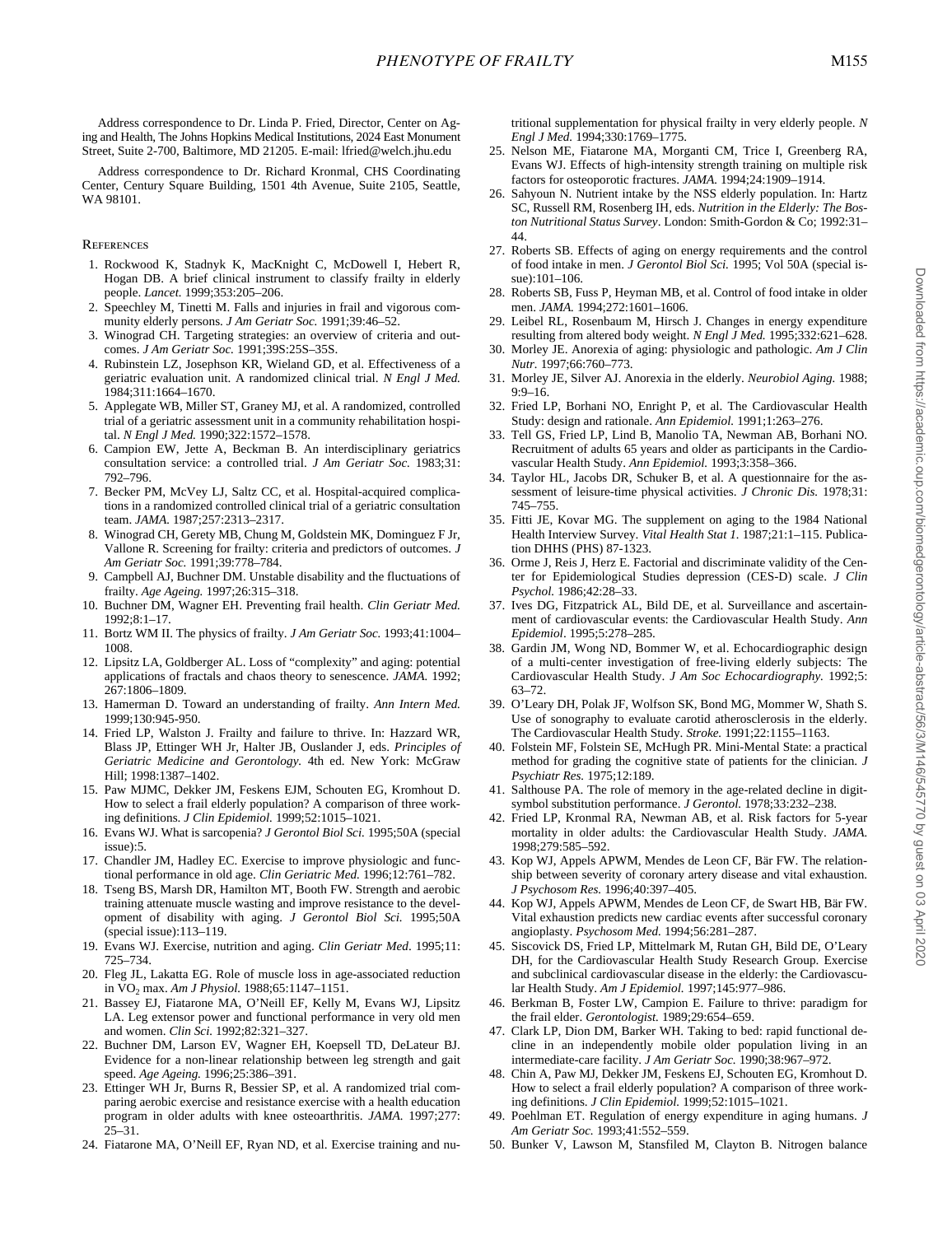studies in apparently healthy elderly people and those who are housebound. *Br J Nutr.* 1987;57:211–221.

- 51. Newman AB, Gottdiener JS, McBurnie MA, et al., for the Cardiovascular Health Research Study Group. Associations of subclinical cardiovascular disease with frailty. *J Gerontol Med Sci.* 2001;56A: M158–M166.
- 52. Verdery RB. Failure to thrive in older people. *J Am Geriatr Soc.* 1996; 44:465–466.
- 53. Verdery RB. Failure to thrive in the elderly. *Clin Geriatr Med.* 1995; 11:653–659.

*Received June 30, 2000 Accepted September 19, 2000 Decision Editor: John E. Morley, MB, BCh*

## **Appendix**

### *Criteria Used to Define Frailty*

- **Weight loss:** "In the last year, have you lost more than 10 pounds unintentionally (i.e., not due to dieting or exercise)?" If yes, then frail for weight loss criterion. At follow-up, weight loss was calculated as: (Weight in previous year – current measured weight)/(weight in previous year) = K. If  $K \ge 0.05$  and the subject does not report that he/she was trying to lose weight (i.e., unintentional weight loss of at least 5% of previous year's body weight), then frail for weight loss = Yes.
- **Exhaustion:** Using the CES–D Depression Scale, the following two statements are read. (a) I felt that everything I did was an effort; (b) I could not get going. The question is asked "How often in the last week did you feel this way?"  $0 =$  rarely or none of the time (<1 day),  $1 =$  some or a little of the time (1–2 days),  $2 =$  a moderate amount of the time  $(3-4 \text{ days})$ , or  $3 = \text{most of the time}$ . Subjects answering "2" or "3" to either of these questions are categorized as frail by the exhaustion criterion.
- Physical Activity: Based on the short version of the Minnesota Leisure Time Activity questionnaire, asking about walking, chores (moderately strenuous), mowing the lawn, raking, gardening, hiking, jogging, biking, exercise cycling, dancing, aerobics, bowling, golf, singles tennis, doubles tennis, racquetball, calisthenics, swimming. Kcals per week expended are calculated using standardized algorithm. This variable is stratified by gender. *Men*: Those with Kcals of physical activity per week <383 are frail.

*Women*: Those with Kcals per week <270 are frail.

• **Walk Time**, stratified by gender and height (gender-specific cutoff a medium height).

| Men                                                                        | Cutoff for Time to Walk 15 feet criterion for frailty |
|----------------------------------------------------------------------------|-------------------------------------------------------|
| Height $\leq 173$ cm                                                       | $\geq$ 7 seconds                                      |
| Height $> 173$ cm                                                          | $\geq$ 6 seconds                                      |
| Women                                                                      |                                                       |
| Height $\leq 159$ cm                                                       | $\geq$ 7 seconds                                      |
| Height $> 159$ cm                                                          | $\geq$ 6 seconds                                      |
| • Grip Strength, stratified by gender and body mass index (BMI) quartiles: |                                                       |
| Men                                                                        | Cutoff for grip strength $(Kg)$ criterion for frailty |
| $BMI \leq 24$                                                              | $\leq$ 29                                             |
| BMI 24.1-26                                                                | $\leq 30$                                             |
| BMI 26.1-28                                                                | $\leq 30$                                             |
| BMI > 28                                                                   | $\leq 32$                                             |
| Women                                                                      |                                                       |
| $BMI \leq 23$                                                              | $\leq 17$                                             |
| BMI 23.1-26                                                                | $\leq$ 17.3                                           |
| BMI 26.1-29                                                                | $\leq 18$                                             |
| BMI > 29                                                                   | $\leq 21$                                             |
|                                                                            |                                                       |